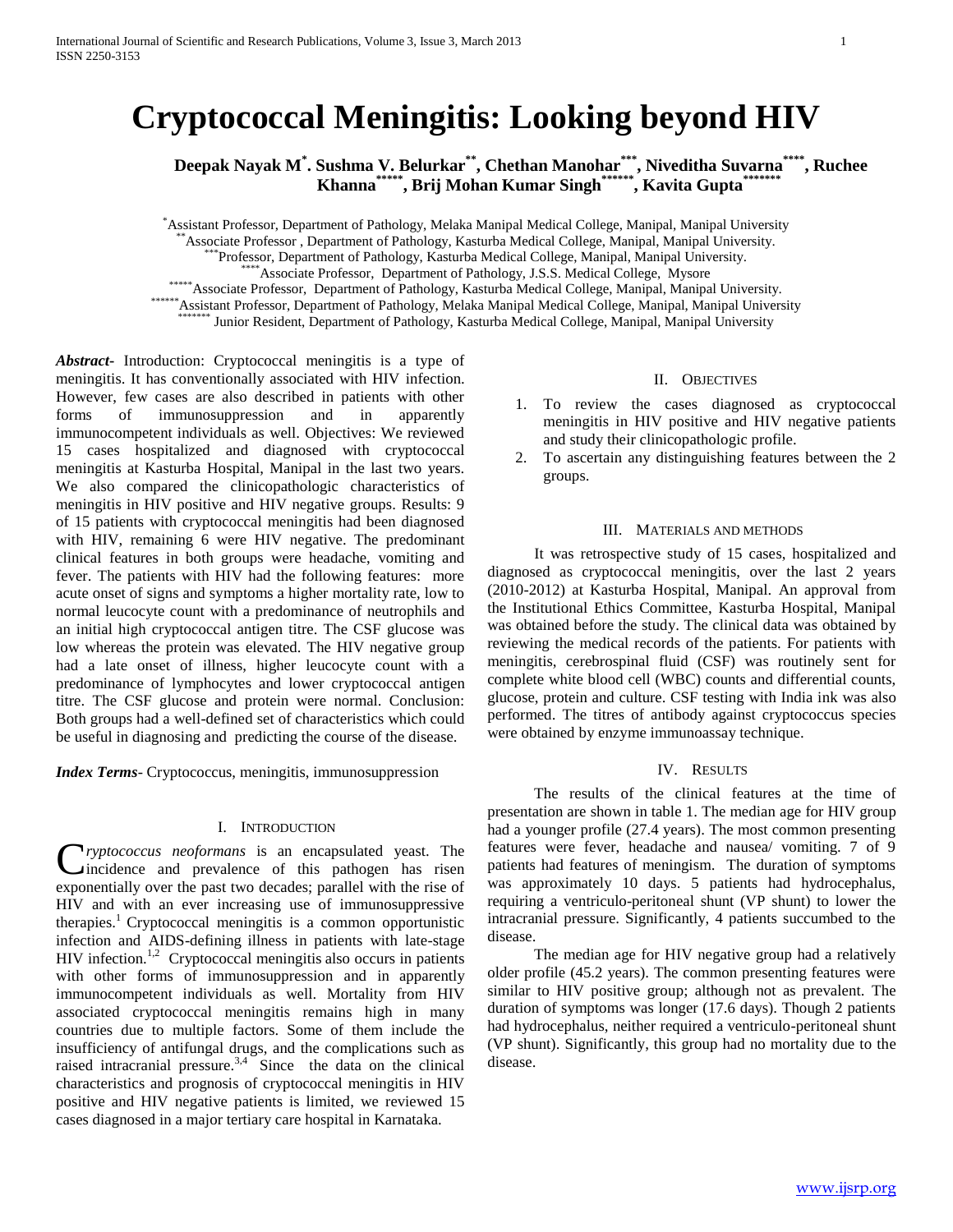# **Table 1: Comparison of the clinical profiles of cryptococcal meningitis in HIV positive and negative group**

| Clinical features |                   | <b>HIV</b> | positive | <b>HIV</b> | negative |
|-------------------|-------------------|------------|----------|------------|----------|
|                   |                   | group      |          | group      |          |
|                   |                   | $(n=9)$    |          | $(n=6)$    |          |
| Median age        |                   | 27.4 years |          | 45.2 years |          |
| Signs& symptoms   |                   |            |          |            |          |
| a.                | Fever             |            | 100%     |            | 100%     |
| b.                | Headache          |            | 88.8%    |            | 66.7%    |
| $\mathbf{c}$ .    | Nausea/ vomiting  |            | 55.5%    |            | 50%      |
| d.                | Altered sensorium |            | 44.4 %   |            | 16.7%    |
| e.                | Meningeal signs   |            | 77.7%    |            | 50%      |
| f.                | Seizures          |            | 33%      |            | 16.7%    |
| g.                | Duration of onset |            |          |            |          |
|                   | of                |            | 10       |            | 17.6     |
|                   | symptoms(days)    |            |          |            |          |

| Hydrocephalus        | 55.5% |   |
|----------------------|-------|---|
|                      |       |   |
| Death due to disease | 44    | - |

 The CSF examination parameters for the two groups are listed in table 2. The HIV positive group had a lower total leucocyte count  $(23 \text{ cells/mm}^3)$  with a predominance of neutrophils. Plasma cells were invariably noted in the differential count. The glucose levels were within normal range whereas the protein was raised. This group had a high antigen titre (>1:256).

 In stark comparison, the HIV negative group had a significant leucocytosis  $(96.3 \text{ cells/mm}^3)$  with lymphocyte predominance. The eosinophils were relatively more compared to the first group. The CSF protein and glucose concentration were within normal range. The antigen titres were also low.

## **Table 2: Comparison of the CSF examination profiles of cryptococcal meningitis in HIV positive and negative group**

| CSF examination               | HIV positive group | HIV negative group |
|-------------------------------|--------------------|--------------------|
|                               | $(n=9)$            | $(n=6)$            |
| Total WBC count (median)      | $23/cu$ .mm        | $96.3$ /cu.mm      |
| Differential count (median %) |                    |                    |
|                               |                    |                    |
| a. Neutrophils                | 76.1               | 45.2               |
| b. Lymphocytes                | 22.2               | 59.8               |
| c. Eosinophil                 | 3.1                | 9.2                |
| d. Plasma cells               | 5.4                | 0.6                |
| Glucose $(mg/dL)$             | 28                 | 39                 |
| Protein (mg/dL)               | 65                 | 42                 |
| Antigen titre                 | > 1:256            | 1:16               |



**Figure 1: Cerebrospinal fluid showing budding, encapsulated yeast forms of** *Cryptococcus neoformans* **species. (Leishman ; x400)**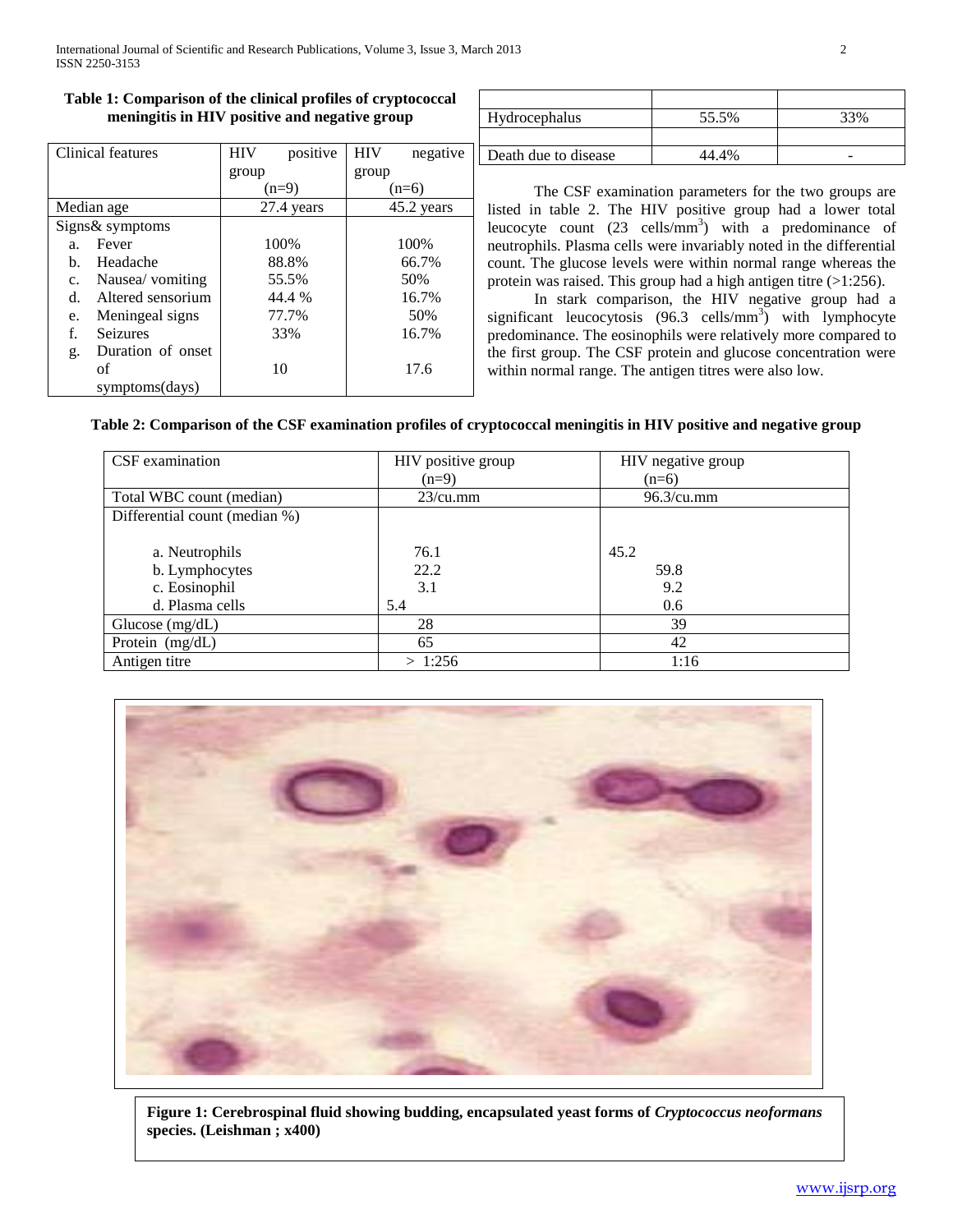

**Figure 2: India ink preparation demonstrating the negative staining of Cryptococci. (India ink; x200)**

## V. DISCUSSION

 Cryptococcus neoformans is a saprophytic fungus. The infections in humans by this fungi is accidental. However, this basidiomycete fungi has evolved over a period of time. This has also enable it to survive in humans and other mammalian and avian hosts.<sup>5,6</sup> The incidence cryptococcal meningitis has risen in parallel to the HIV epidemic; particularly in the last two decades. Cryptococcal meningitis is also regarded as an AIDSdefining criteria in patients with late-stage HIV infection.<sup>1,2</sup> This however has also led to the overshadowing of the data on this disease in the non HIV cases. But with the ever-increasing use of immunosuppressive therapies, the incidence of cryptococcal meningitis in the non HIV group has been on the rise.<sup>7</sup>

 In a large case series conducted by Pappas and coworkers<sup>8</sup>, , a total of 306 HIV-negative patients with cryptococcosis were studied. In the same study, the predisposing conditions included the long term usage of steroids (28%), postorgan transplant status (18%), chronic organ failure (liver, lung, kidney) (18%), neoplasia(18%) and rheumatologic disease (13%). A quarter of patients included in the study had no identifiable predisposing factors in the same series. In the present study, the 6 HIV-negative patients diagnosed with cryptococcal meningitis included 2 cases of chronic kidney disease on immunosuppressant drugs including steroids, 2 pediatric cases of acute lymphoblastic leukemia on antineoplastic chemotherapy regimen. The remaining 2 cases had no identifiable predisposing factors.

 The main virulence factor that enables cryptococcus neoformans to survive and multiply in the human host is when Tcell immunity is jeopardized. The other inherent properties of the fungus include the ability to grow at room temperature, i.e. 37°C, the capsule, which enables it to resist phagocytosis by the macrophages. The same capsule is known to inactivate the

cellular and humoral immune responses when shed into host tissues. Casadevall and colleagues had demonstrated that the fungi also possess laccase and melanin that interfere with oxidative killing by phagocytes.<sup>5</sup> Production of melanin from Ldopa by the enzyme laccase is also reported to be the main cause for the predilection of the organism for the central nervous system  $(CNS)$ .<sup>6</sup>

 Meningitis is regarded as the most common clinical manifestation of cryptococcosis.<sup>6</sup> Once the infection of the subarachnoid space is initiated, the involvement of the brain parenchyma usually frequent. In keeping with the conventional trend, the demographic of HIV positive patients with cryptococcal meningitis had a younger profile (median: 27.4 years) in our study. This was in sharp contrast to the non HIV group which had an older profile (median: 45.2 years). Patients with cryptococcal meningitis usually present with a diffuse headache, febrile status, generalized malaise and altered sensorium over several weeks. In our study, the most frequent symptom was fever, followed by headache and nausea/vomiting. There was no discrepancy with respect to this in both groups. Interestingly, this differed from the findings of C.C.Shih and colleagues, who found headache to the predominant symptom in the non HIV group.<sup>7</sup>

 The HIV group had a more acute onset of clinical symptoms (median: 10 days) compared to the other group. Few research workers have recently found that T cell suppression in HIV negative population also had an acute onset of clinical features with a median of  $14 \text{ days}$ . Additionally, the meningeal signs and complication such as altered sensorium, seizures and hydrocephalus was observed more in the HIV positive group as opposed to the non HIV group. This was also associated with a rise serum cryptococcal antigen titre and a scant CSF inflammatory response. These findings could be attributed to the impairment of immune response in HIV. Furthermore, these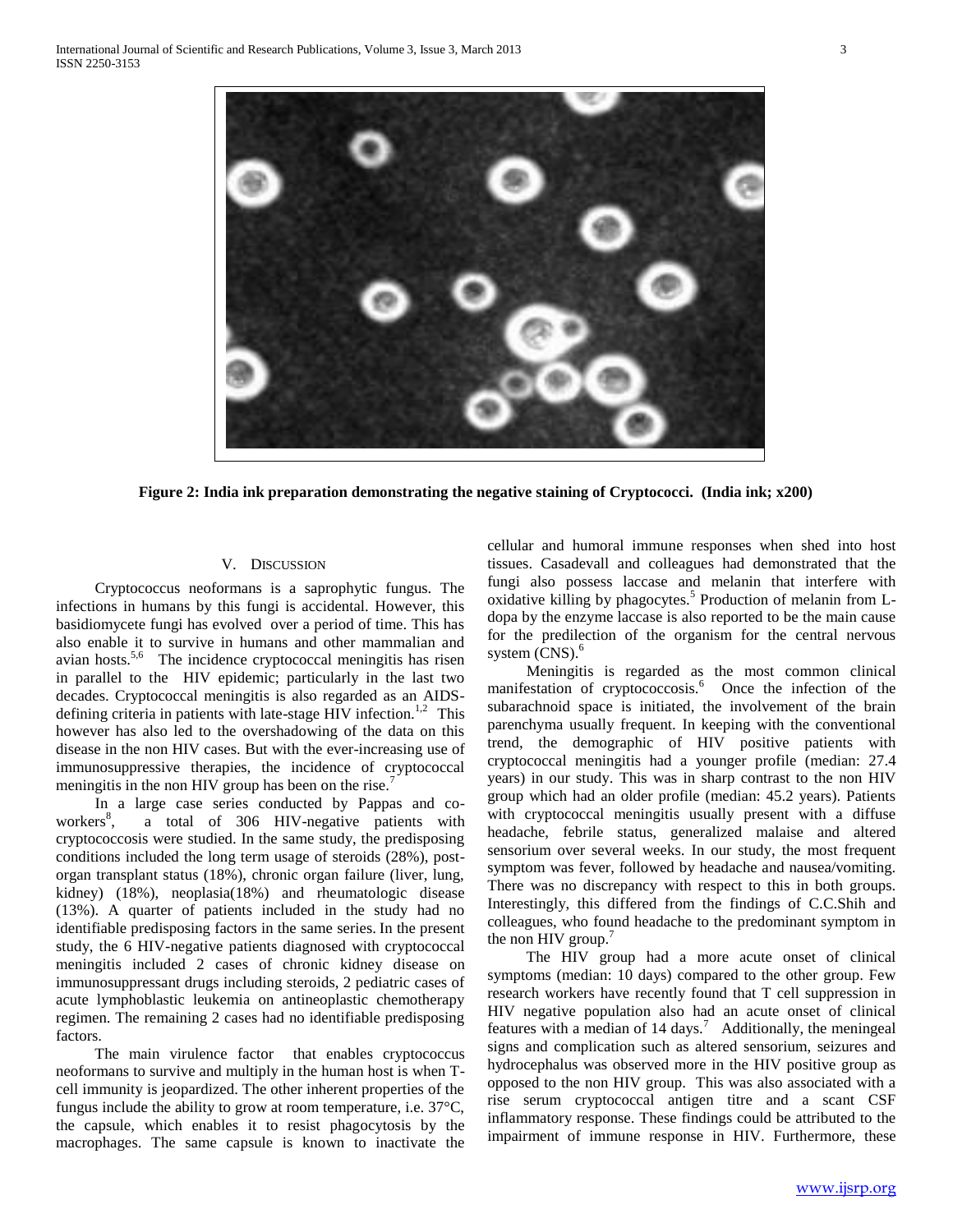characteristics concurred with the observations made by Bicanic and Harrison. $6$  Significantly, 2 patients in the HIV-positive group succumbed to the illness and its complications. At the time of writing this article, the follow up available for 4 of the 6 HIV negative patients with cryptococcal meningitis has not shown mortality.

 We observed that the CSF protein was higher for HIV positive patients (median: 68mg/dL) as opposed to HIV negative group (median: 42mg/dL). This finding was observed in other epidemiological studies on cryptococcosis as well. $6,9$  Meanwhile, the CSF glucose levels were within normal range in both the groups. This characteristic differed from literature findings which places a low CSF glucose levels as a feature particular to HIV positive cryptococcal meningitis.<sup>6,9-11</sup>

 With regard to the other laboratory findings, there was an interesting difference in the differential leucocyte count of the CSF. The HIV positive cryptococcal meningitis had a relative increase in polymorphs with fewer lymphocyte counts. More than occasional plasma cells were also noticed in the smears. In sharp contrast, the HIV negative group had mild lymphocytosis and few eosinophils. The former could be attributed to an impaired immune response while the latter could be a stronger immune reaction. The mild lymphocytosis was not observed in the CSF examination of the 2 HIV negative patients on immunosuppressants.

 The India ink preparation demonstrates the capsule of C. neoformans. We observed that the HIV infected group had a stronger positive test than the other group. A negative India ink test on CSF is a good prognostic sign in HIV negative cryptococcal meningitis but does not seem to have the same implication in patients with  $AIDS$ <sup>12</sup> The capsule of the fungus sheds specific antigens which can be detected in the  $CSF$ .<sup>13</sup> Surprisingly, the demonstration of antibodies to C. neoformans are seldom of any utility in the diagnosis of this condition. On the other hand, detection of the cryptococcal polysaccharide antigen in body fluids by latex agglutination tests or enzyme immunoassay has a better sensitivity and at a titre of  $>1:4$ , is considered very specific. High initial CSF titres are known to parallel a high organism burden by quantitative culture and indicate a poor prognosis.<sup>11,14</sup> In the present study, a higher antigen titre was seen in HIV positive group (median: >1:256) as opposed to the HIV negative group. A fall in the CSF antigen titres with the administration of antifungal drugs is noted. But this phenomenon is considered to be insignificant in the overall management of this disease.<sup>11</sup>

 A glance into the recent literature on cryptococcal meningitis enlists the adverse prognostic factors. These include the presence of an underlying disease (malignancy or chronic steroid use), absence of headache, abnormal mentation status, high organism load demonstrated by a Indian ink positivity or a rise in the cryptococcal antigen titre, an insufficient host inflammatory response and raised CSF pressure.<sup>15,16</sup> Some of these variables were seen in the HIV positive patients in our study which could be culpable for the mortality of 2 cases. In a more recent series of cryptococcal meningitis in HIV negative patients, after the introduction of antifungal regimen, factors deciding mortality included chronic renal, liver failure, hematologic malignancy, absence of headache and altered mental status.<sup>8</sup> Although no patient succumbed to the disease in the HIV negative group, the risk factors were present in the 6 patients.

#### VI. CONCLUSIONS

 The predominant clinical features in both groups were headache, vomiting and fever. The patients with HIV had the following features: more acute onset of signs and symptoms a higher mortality rate, low to normal leucocyte count with a predominance of neutrophils and an initial high cryptococcal antigen titre. The CSF glucose was low whereas the protein was elevated. The HIV negative group had a late onset of illness, higher leucocyte count with a predominance of lymphocytes and lower cryptococcal antigen titre. The CSF glucose and protein were normal. Thus, patients with HIV positive and HIV negative cryptococcal meningitis have distinct clinicopathologic features which could aid in diagnosis and predicting the course of the disease.

#### **REFERENCES**

- [1] Holmes CB, et al. "Review of human immunodeficiency virus type 1related opportunistic infections in Sub-Saharan Africa". Clin Infect Dis 2003; 36: 652–662.
- [2] Chariyalertsak S, et al. "Clinical presentation and risk behaviors of patients with acquired immunodeficiency syndrome in Thailand, 1994–1998: Regional variation and temporal trends". Clin Infect Dis 2001; 32: 955–962.
- Van der Horst CM, et al." Treatment of cryptococcal meningitis associated with the acquired immunodeficiency syndrome". N Engl J Med 1997; 337:15–21.
- [4] Robinson PA, et al. "Early mycological treatment failure in AIDS associated cryptococcal meningitis". Clin Infect Dis1999;28:82-92.
- Casadevall A, Steenbergen JN, Nosanchuk JD. "Ready-made' virulence and 'dual use' virulence factors in pathogenic environmental fungi-the Cryptococcus neoformans paradigm‖. Curr Opin Microbiol 2003; 6:332– 337.
- [6] Bicanic T, Harrison TS. "Cryptococcal meningitis". British Medical Bulletin 2004; 72: 99–118.
- [7] C.C.Shih et al. "Cryptococcal meningitis in non-HIV-infected patients". Q J Med 2000; 93:245–251.
- [8] Pappas PG, et al. "Cryptococcosis in human immunodeficiency virusnegative patients in the era of effective azole therapy". Clin Infect Dis 2001; 33, 690–699.
- [9] Hajjeh RA, et al. "Cryptococcosis: population-based multistate active surveillance and risk factors in human immunodeficiency virus-infected persons". Cryptococcal Active Surveillance Group. J Infect Dis. 1999;179:449–454.
- [10] Feldmesser M, et al. "Serum cryptococcal antigen in patients with AIDS". Clin Infect Dis 1996;23: 827–830.
- [11] Powderly WG, et al. "Measurement of cryptococcal antigen in serum and cerebrospinal fluid: value in the management of AIDS-associated cryptococcal meningitis". Clin Infect Dis1994; 18:789-792.
- [12] Peter C. Iwen: Mycotic diseases. In: McPhersonRA, Pincus MR.(editors). Henry's Clinical Diagnosis and Management by Laboratory methods. (21<sup>st</sup> edition).New Delhi, Elsevier-Saunders, 2007, pp:1086-1118.
- [13] Trojanowski JQ, Kenyon L,Bouldin TW. The nervous system. In: Rubin R, Strayer DS (editors). Rubin's Pathology: Clinicopathologic Foundations of Medicine. (5<sup>th</sup> edition).China, Lippincott Williams & Wilkins, 2008, pp: 1171-1246.
- [14] Berlin L, Pincus JH. "Cryptococcal meningitis: False negative antigen test results and cultures in non-immunosuppressed patients". Arch Neurol 1989; 46:1312–1316.
- [15] Diamond RD, Bennett JE. "Prognostic factors in cryptococcal meningitis. A study in 111 cases". Ann Intern Med.1974; 80:176-181.